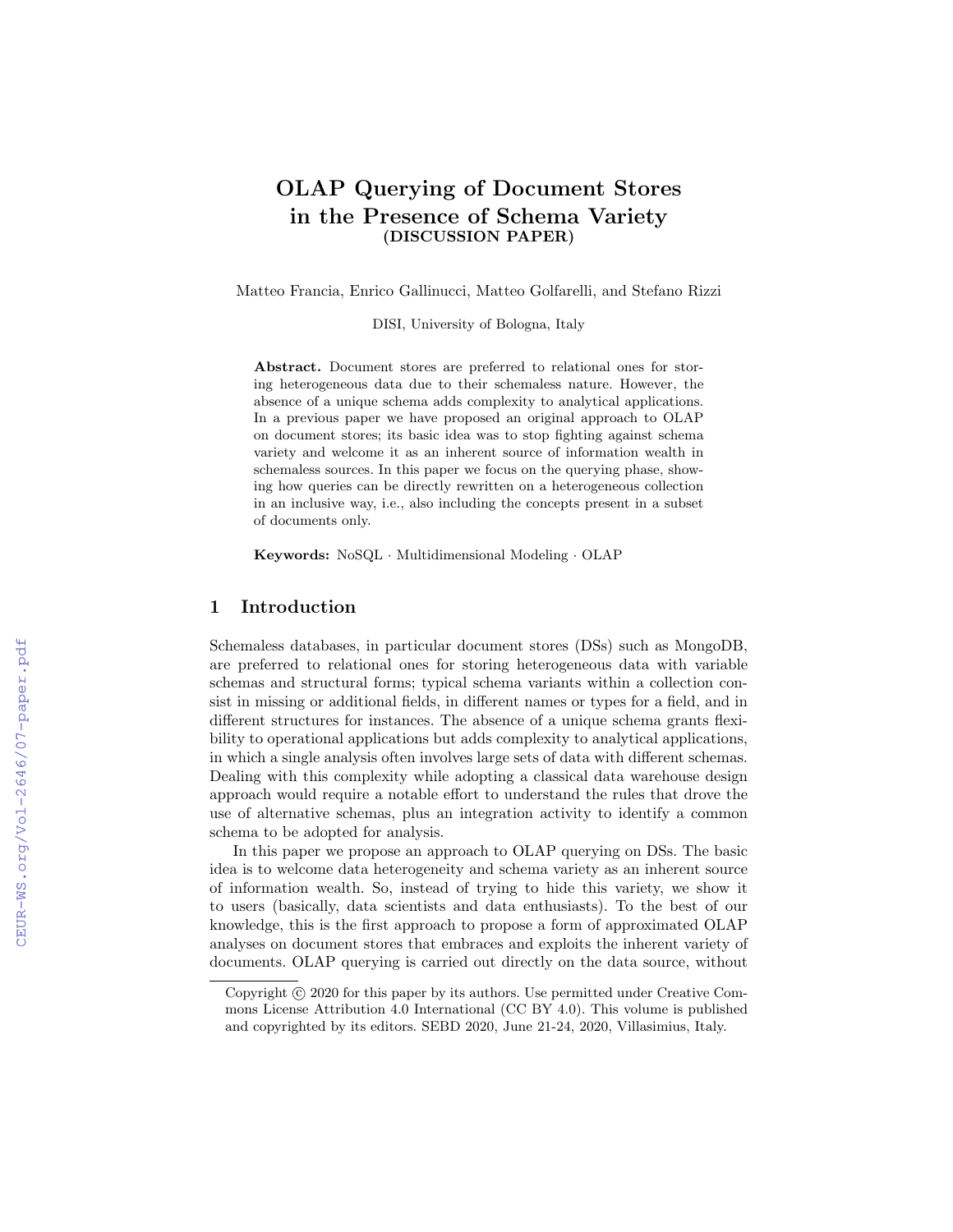materializing any cube or data warehouse. Remarkably, we adopt an inclusive solution to integration, i.e., the user can include a concept in a query even if it is present in a subset of documents only. We cover both inter-schema and intra-schema variety, specifically we cope with missing fields, different levels of detail in instances, different field naming.

## 2 Related Literature

The rise of NoSQL stores has captured a lot of interest from the research community, which has proposed a variety of approaches to deal with the schemaless feature. Accessing schemaless sources often requires the adoption of data integration techniques to provide a unified view of data; as this is not the primary focus of the paper, we refer the reader to a survey on the subject [6].

A distinguishing feature of our approach is the definition of a multidimensional representation of the schema to enable OLAP analyses directly on the DS. From this point of view, a work closely related to ours is [2], which proposes a schema-on-read approach for multidimensional queries over DSs. That approach differs from ours because it focuses on the multidimensional representation of JSON data and overlooks the variety issues, and because the detection of functional dependencies is activated on-demand only after the user has written a query. OLAP analyses on DSs are enabled also in [7], although a simpler integration approach is proposed, with no identification of functional dependencies nor multidimensional views.

On the issue of schema variety on DSs, a recent work [8] builds on a simple mapping strategy to hide the variety within a single, comprehensive query. Whereas the approach proposes a simpler querying mechanism, it only covers a limited set of schema variants and does not support OLAP.

Finally, several works have focused on bringing NoSQL back to the relational world. [11] discusses an approach to provide schema-on-read capabilities for flexible schema data stored on RDBMSs: it maps the document structure on different tables and provides a *data guide* as the union of every possible field at any level. However, no advanced schema matching mechanism is provided.

## 3 Approach Overview and Working Example

Figure 2 gives an overview of our approach. Although the picture suggests a sequential execution of the stages, it simply outlines the ordering for the first iteration. The user starts by analyzing the first results provided by the system, then iteratively injects additional knowledge into the different stages to refine the metadata and improve the querying effectiveness. We now provide a short description of each stage based on an example; all the details can be found in [3]. The example we use is based on a real-world collection of workout sessions, WS, obtained from a worldwide company selling fitness equipment. Figure 1 (left) shows a sample document in the collection, organized according to three nesting levels: the first level contains information about the user; the Exercises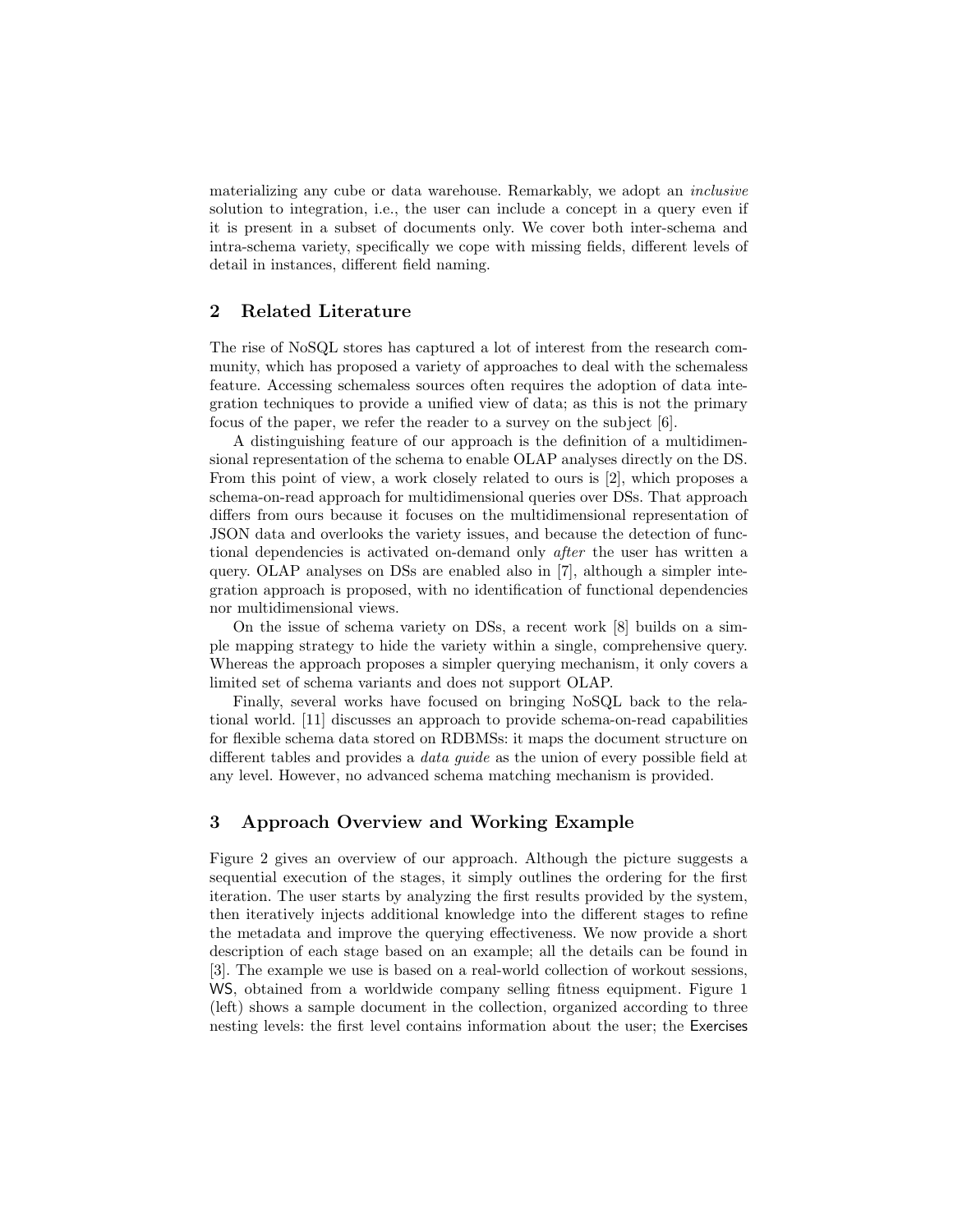

Fig. 1. A JSON document in the WS collection (left), its schema  $(s_1)$ , another schema of the same collection  $(s_2)$ , and the global schema  $(g)$ 



Fig. 2. Approach overview

array contains an object for every exercise carried out during the session; the Sets array contains an object for every set that the exercise was split into.

1. Schema extraction. The goal is to identify the set of distinct local schemas that occur inside a collection of documents. To this end we adopt a tree-like definition for schemas which models arrays by considering the union of the schemas of their elements, as done in [1]. This is a completely automatic stage; its implementation is loosely inspired by the free tool variety.js and consists of a routine that connects to the desired collection on MongoDB, extracts the local schemas, and writes the results on a triplestore. With reference to our example, Figure 1 shows the schema  $s<sub>1</sub>$  of the sample document. Each array is represented as a box, with its child primitives listed below (numeric primitives are in italics). Object fields are prefixed with the object key (e.g., Facility.Chain). The vertical lines between boxes represent nestings of arrays, with the root WS on top.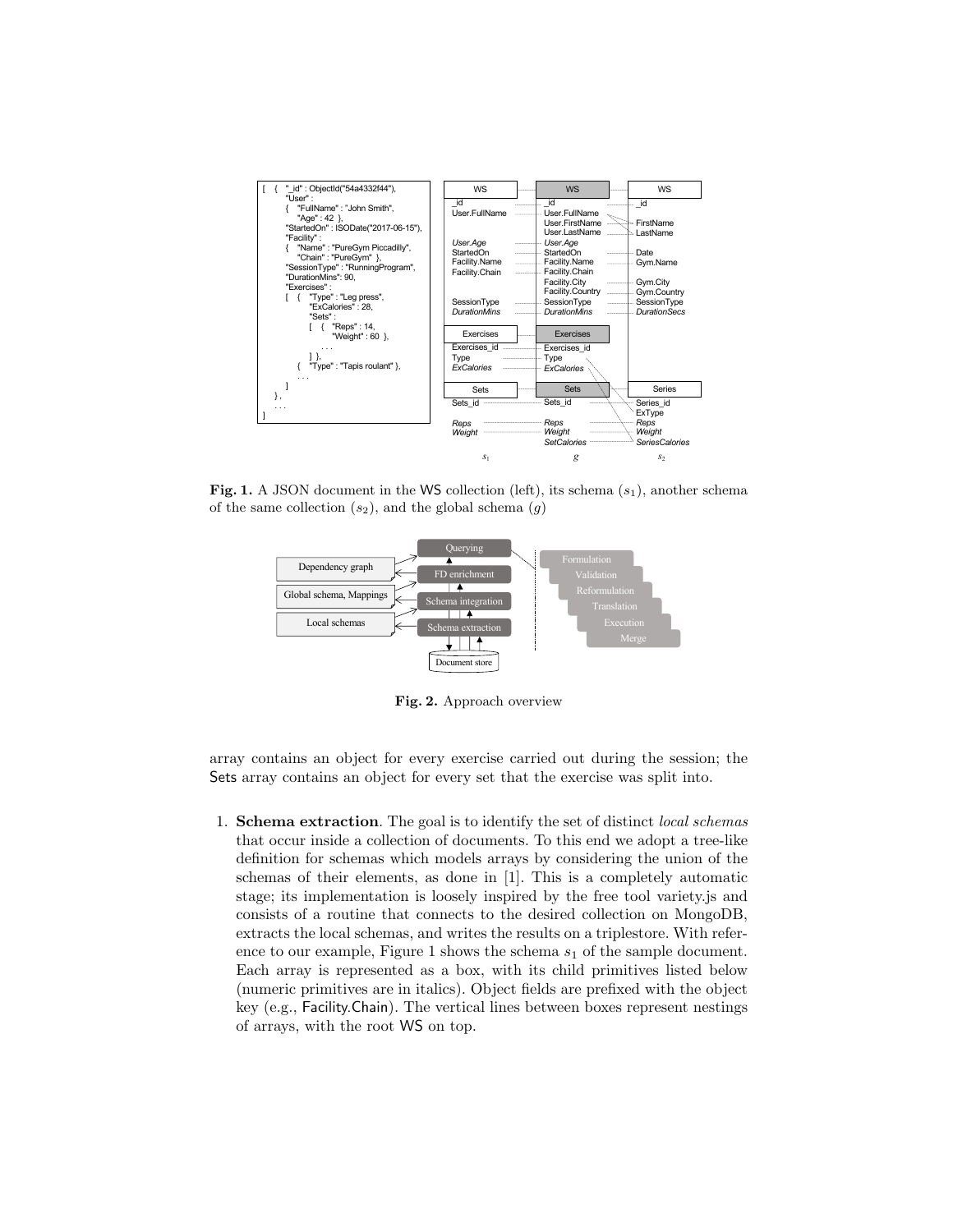- 2. Schema integration. The goal here is to integrate the distinct, local schemas extracted from a collection to obtain a single and comprehensive view of the latter, i.e., a global schema, and its mappings with each local schema. To this end we rely on both schema matching and schema mapping techniques: the former allow to identify the single matches between the attributes, while the latter define the mappings between each local schema and the global one, thus enabling the rewriting of queries. A mapping between two (sets of) primitive fields  $P$  and  $P'$  requires a transcoding function to transform values of  $P$  into values of  $P'$ ; these functions enable query reformulation in the presence of selection predicates as well as the integration of the query results obtained from all documents. The approach we adopt for schema integration includes two steps. The first step is automatic and defines a preliminary global schema as the name-based union of all local schemas [10]. In the second step, the preliminary global schema is refined by merging matching (sets of) fields in the global schema. Existing tools (e.g., Coma 3.0 [12]) can be used to automatically find a list of possible matches between arrays and primitives; then the user will browse them and possibly define additional mappings. With reference to our example, Figure 1 shows the global schema g resulting from the integration of  $s_1$  with  $s_2$ , one more schema from WS; mappings between arrays and primitives are represented with dotted lines. The transcoding functions of mappings  $\langle$  [Date},  $\{StateOn\}\rangle$  and h{FirstName, LastName}, {User.FullName}i are the identity function and a function that concatenates two strings, respectively.
- 3. Schema enrichment. The goal is to propose a multidimensional view of the global schema to enable OLAP analyses. The main informative gap to be filled to this end is the identification of hierarchies, which in turn relies on the identification of functional dependencies (FDs) between fields in the global schema. By assuming the presence of identifiers at every nesting level, some exact FDs can be derived from the global schema without looking at the data. However, additional FDs can exist between primitive nodes, though they cannot be inferred from the schema and can only be found by querying the data. More precisely, since DSs may contain incomplete and faulty data, we look for approximate FDs (AFDs) [9], i.e., FDs that "mostly" hold on data. To detect approximate FDs, we adapted the approach proposed in [4]. As a result, we determine a dependency graph, which provides a multidimensional view of the global schema in terms of the FDs between its primitive fields. Figure 3 shows the dependency graph for our example. Each primitive field f is represented as a circle whose color is representative of the support of  $f$ , i.e., of the percentage of times that  $f$  occurs in the collection (the lighter the tone, the lower the support). Identifiers  $(e.g., \text{ id})$  are shown in bold. Directed arrows are representative of the (A)FDs detected during schema enrichment; for instance, we have  $id \rightarrow$  Facility.Name (exact FD, in black) and Facility.Name  $\rightarrow$  Facility.Chain (AFD, in grey). The latter FD is approximate because it only holds for a subset of documents.
- 4. Querying. The last stage enables the formulation of multidimensional queries on the dependency graph and their execution on the collection. First of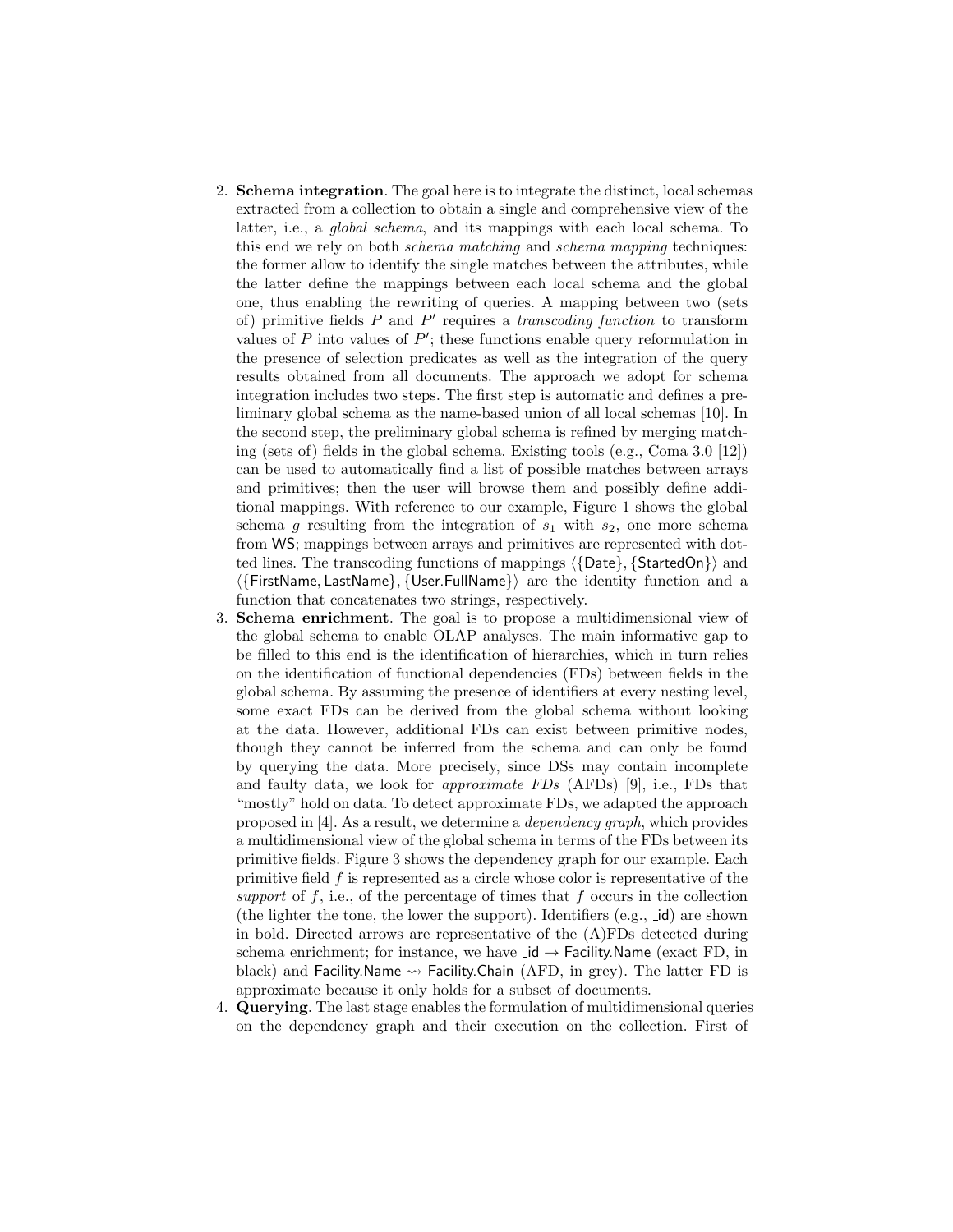

Fig. 3. Dependency graph for the global schema in Figure 1

all, each formulated query is validated against the requirements of wellformedness proposed in the literature [13]. Then, the query is reformulated into multiple queries, one for each local schema in the collection, which are translated into the query language of the DS; the results presented to the user are obtained by merging the results of the single local queries.

## 4 Querying

In this section we describe the final querying stage of our approach. Given a global schema g and the dependency graph  $M$  obtained by enriching g with (A)FDs, a multidimensional query (from now on, md-query) is a triple  $q =$  $\langle G, p, m, \varphi \rangle$  where: G is the query group-by set, i.e., a non-empty set of primitive fields in  $\mathcal{M}$ ; p is an optional *selection predicate* defined as a conjunction of Boolean predicates on primitive fields;  $m$  is the query *measure*, i.e., the numeric primitive field to be aggregated;  $\varphi$  is the operator to be used for aggregation  $(e.g., avg, sum).$ 

For q to be well-formed, there must exist in  $\mathcal M$  one single field f such that all the other fields mentioned in q (either in  $G, p, \text{ or } m$ ) can be reached in M from  $\overline{f}$ . Field  $\overline{f}$  is called the *fact* of q (denoted *fact*(q)) and corresponds to the coarsest granularity of  $M$  on which  $q$  can be formulated.

Other well-formedness constraints for md-queries are introduced in [13]: the base integrity constraint, stating that the fields in G must be functionally independent on each other, and the *summarization integrity constraint*. The base integrity constraint can be easily checked on the dependency graph (no arcs must exist between the fields in  $G$ ). As to the summarization integrity constraint, each query undergoes a check that can possibly return some warnings to inform the user of potentially incorrect results. Specifically, summarization integrity entails disjointness (to avoid double counting, the measure instances to be aggregated must be partitioned by the group-by instances) and completeness (the union of these partitions must constitute the entire set). Disjointness is easily checked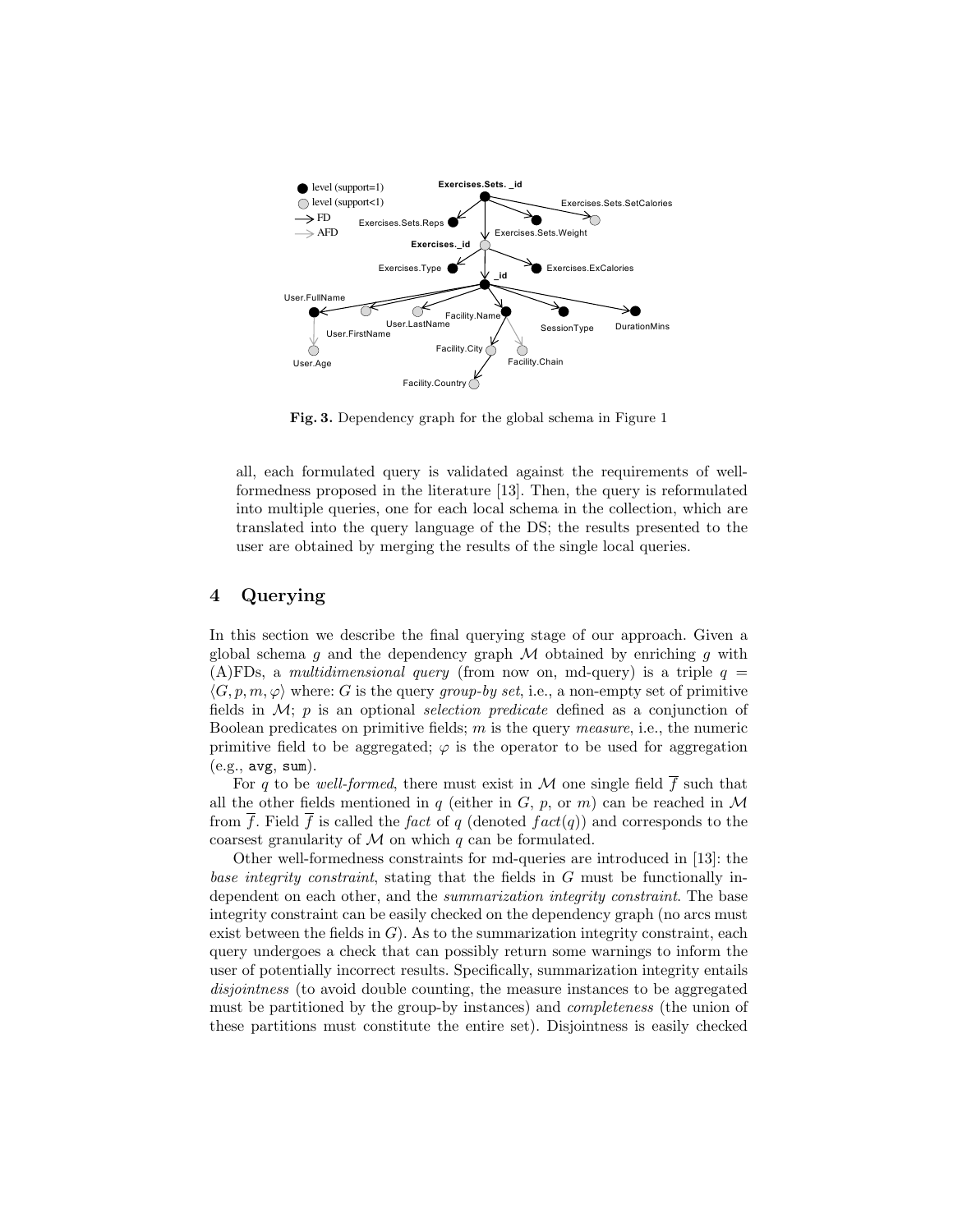on the dependency graph by verifying if the granularity of measure  $m$  is finer than the one of all the fields in G. Completeness is obtained if all the fields in G have full support, which is easily contradicted in heterogeneous collections. To restore completeness, we adopt at query time the balancing strategies used for incomplete hierarchies in data warehouse design; basically, the \$ifNull operator in MongoDB is used to replace a missing value in a field with a custom value.

*Example 1.* The following md-query on the WS collection,  $q_1$ , measures the average amount of weight lifted by elderly athletes per city and type of exercise:

 $q_1 = \langle$  {Facility.City, Exercises.Type},(User.Age  $\geq 60$ ), Exercises.Sets.Weight, avg)

We have  $fact(q_1) =$  Exercises. Sets. id. Query  $q_1$  passes the validity check with a warning, because the support of Facility.City is less than one, so balancing is used to restore completeness. On the other hand,  $q_1$  meets the disjointness constraint because the granularity Exercises.Sets. id of the required measure, Exercises.Sets.Weight, is finer than both the granularities id and Exercises. id of the group-by fields.  $\Box$ 

Once a well-formed md-query  $q$  has been formulated by the user on the dependency graph, it has to be reformulated on each local schema  $s_i$  to effectively cope with inter-document variety. To this end we rely on the approach to mdquery reformulation proposed in [5] for federated data warehouse architectures. This approach has been proved to be complete and to provide all certain answers to the md-query. As a result, a set of local queries  $q^{(i)}$ , one for each local schema  $s_i$ , are determined.

At this point, each local query  $q^{(i)}$  is separately executed on the DS; specifically,  $q^{(i)}$  must target only the documents that belong to local schema  $s_i$ . This is done in two steps. First, the information about which document has which schema (obtained in the schema extraction stage) is stored in a different collection (called WS-schemas in our example) in the following form: a document is created for every schema  $s_i$ , containing an array ids with the  $\Box$ d of every document having schema  $s_i$ . Then, query  $q^{(i)}$  is executed by joining it with the list of identifiers in WS-schemas. Note that, to be executed,  $q^{(i)}$  needs be translated to the MongoDB query language, which allows us to declare a multi-stage pipeline of transformations to be carried out on the documents of a collection.

Finally, a post-processing activity is required to integrate and, possibly, further aggregating the results coming from the different local queries. This operation can be performed in-memory, as OLAP queries usually produce a limited number of records and the transcoding functions provide homogeneous values.

Example 2. Consider an md-query that calculates the total amount of burnt calories by facility, excluding workout sessions that are shorter than 30 minutes:

 $q_2 = \langle \{\text{Facility.Name}\},(\text{DurationMins} \geq 30),\text{Exercises.ExCalories, sum}\rangle$ 

Consider the local schemas  $s_1$  and  $s_2$  in Figure 1. The reformulation of  $q_2$  onto  $s_1$  has no effect (i.e.,  $q_2^{(1)} \equiv q_2$ ); conversely, the reformulation onto  $s_2$  generates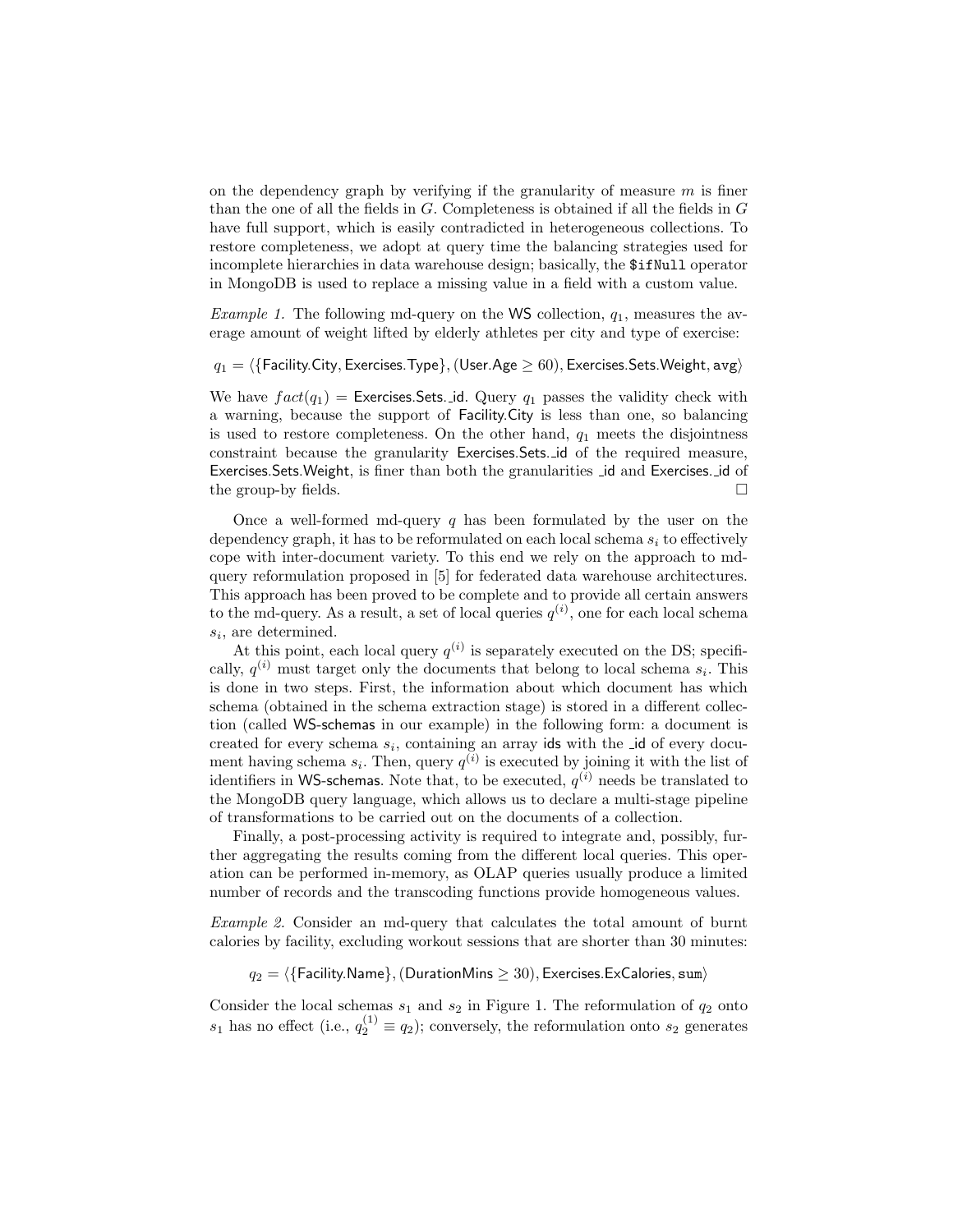the following local query:

$$
q^{(2)}_2 = \langle \{\mathsf{Gym}.\mathsf{Name}\}, (\frac{\mathsf{DurationSecs}}{60} \geq 30), \mathsf{Series}.\mathsf{Series}.\mathsf{Calories}, \mathsf{sum} \rangle
$$

The MongoDB query obtained from  $q_1$  of Example 1 is the following; note that the missing values of Facility.City are replaced by those of Facility.Name:

```
db.WS.aggregate(
  { { $unwind: "$Exercises" },
    { $unwind: "$Exercises.Sets" },
     { $match: { "User.Age": { $gte: 60 } } },
    { $project:
        { "Facility.City": { $ifNull: ["$FacilityCity","$FacilityName"] } },
        "Exercises.Type": 1,
        "Exercises.Sets.Weight": 1,
        "balanced": { $cond: ["$FacilityCity",false,true]} } },
  { $group:
        " id":
        { "FacilityCity","$FacilityCity",
"ExercisesType","$Exercises.Type",
          "balanced","$balanced" },
        "Exercises.Sets.Weight":
        { $avg: "$Exercises.Sets.Weight" },
        "count": { $sum: 1 },
"count-m": { $sum: { $cond: ["$Exercises.Sets.Weight",1,0] } } } } } )
```
### 5 Conclusions and Evaluation

In this paper we have presented an original approach to OLAP querying on DSs. Our basic claim is that the heterogeneity and schema variety intrinsic to DSs should be considered as a source of information wealth. At the core of our approach are (i) the building of a global schema that maps onto the different local schemas within a collection, (ii) the translation of this schema into multidimensional form enhanced by the detection of approximate FDs, and (iii) the reformulation of queries from the global schema onto the local schema to improve the completeness of the result.

As a proof of concept for our approach we have developed a Java prototype to support the main phases and tested it on a cluster of seven CentOS 6 machines with an 8-core i7-4790 CPU @3.60 GHz and 32 GB of RAM. Our reference realworld collection, WS, is stored on Mongo DB 3.4 and randomly sharded on the cluster; it contains 5 M workout sessions with 6 different local schemas (mostly due to missing fields), 35 M exercises, and 85 M sets.

Query formulation and translation to MongoDB are done in negligible time. Reformulation is done with polynomial complexity [5]. Thus, performances mainly depend on query execution. Consider for instance the following three md-queries:

 $q_a = \langle \{\text{User}.\textsf{Age}, \textsf{Facility}.\textsf{Chain}\}, TRUE, \textsf{DurationMins}, \textsf{avg}\rangle$ 

 $q_b = \langle$ {User.FullName},(SessionType = "Advanced"), Exercises.ExCalories, sum)

 $q_c = \langle$  {Facility.Name, Exercises.Type}, (StartedOn  $\geq 01/01/2018$ ), User.Age, max)

Due to the reformulation on the local schemas, 6 local md-queries are created from each of the three global ones. A simple optimization is done, when possible,